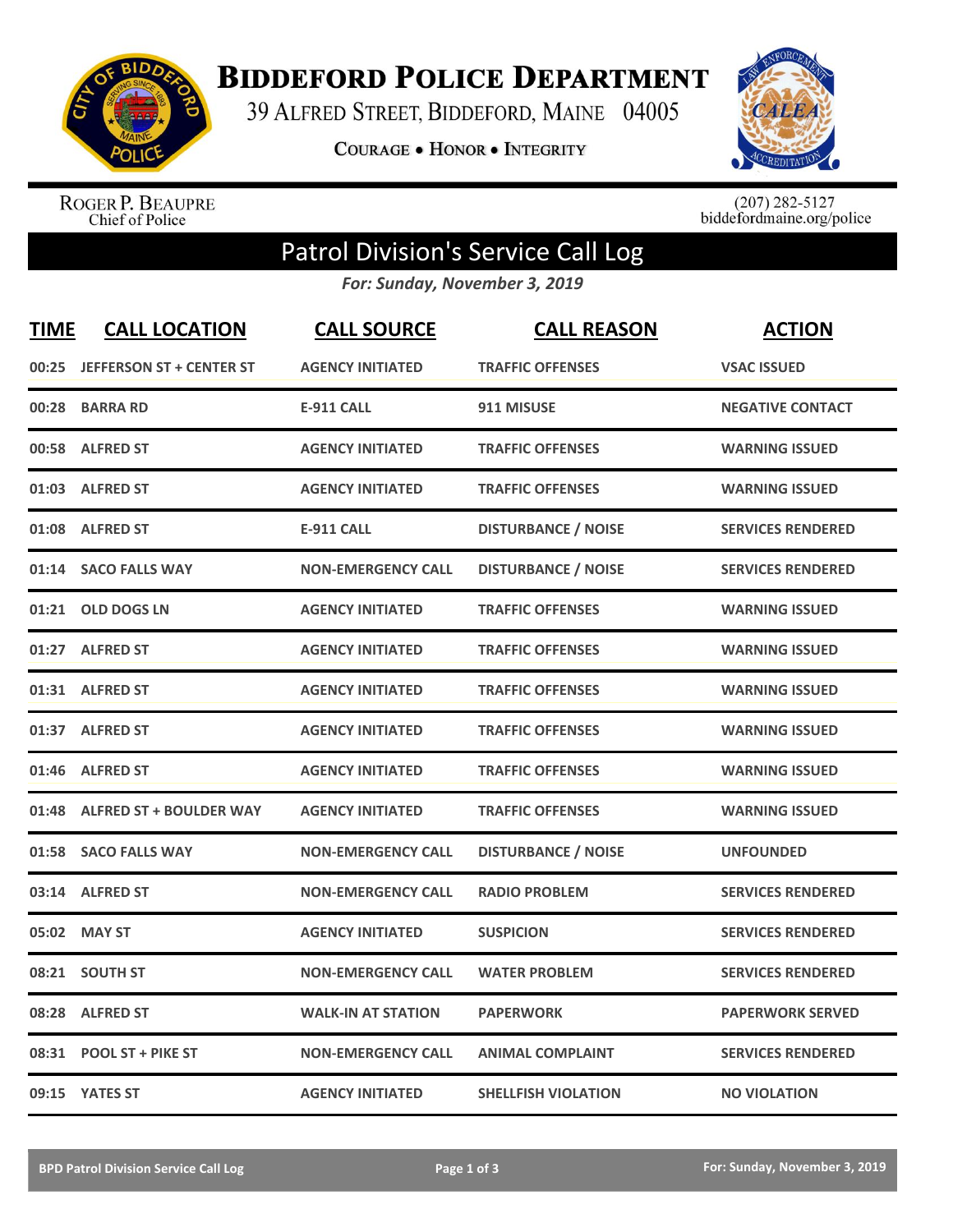| <b>TIME</b> | <b>CALL LOCATION</b>                                  | <b>CALL SOURCE</b>        | <b>CALL REASON</b>                  | <b>ACTION</b>                |
|-------------|-------------------------------------------------------|---------------------------|-------------------------------------|------------------------------|
|             | 10:13 SULLIVAN ST                                     | <b>E-911 CALL</b>         | <b>DOMESTIC COMPLAINTS</b>          | <b>REPORT TAKEN</b>          |
| 10:19       | <b>WENTWORTH CT</b>                                   | <b>E-911 CALL</b>         | 911 MISUSE                          | <b>NEGATIVE CONTACT</b>      |
|             | 11:00 SOUTH ST + RIVER RD                             | <b>AGENCY INITIATED</b>   | <b>DISABLED VEHICLE</b>             | <b>SERVICES RENDERED</b>     |
|             | 11:10 BIRCH ST                                        | <b>E-911 CALL</b>         | 911 MISUSE                          | <b>WARNING ISSUED</b>        |
|             | $11:18$ HILL ST + MAIN ST                             | <b>E-911 CALL</b>         | <b>CRIM THREAT / TERRORIZING</b>    | <b>WARNING ISSUED</b>        |
|             | 11:49 GRAHAM ST                                       | <b>AGENCY INITIATED</b>   | <b>CRIMINAL MISCHIEF</b>            | <b>REPORT TAKEN</b>          |
|             | 12:17 ELM ST                                          | <b>AGENCY INITIATED</b>   | <b>TRAFFIC OFFENSES</b>             | <b>VSAC ISSUED</b>           |
|             | 12:34 ALFRED ST                                       | <b>AGENCY INITIATED</b>   | <b>TRAFFIC OFFENSES</b>             | <b>WARNING ISSUED</b>        |
|             | 12:52 WEST ST + GRAHAM ST                             | <b>AGENCY INITIATED</b>   | <b>TRAFFIC OFFENSES</b>             | <b>WARNING ISSUED</b>        |
|             | 13:13 BOULDER WAY                                     | <b>E-911 CALL</b>         | 911 MISUSE                          | <b>WARNING ISSUED</b>        |
|             | 13:42 HILLS BEACH RD                                  | <b>AGENCY INITIATED</b>   | <b>TRAFFIC OFFENSES</b>             | <b>WARNING ISSUED</b>        |
|             | 14:10 MIDDLE ST                                       | <b>NON-EMERGENCY CALL</b> | <b>ANIMAL COMPLAINT</b>             | <b>SERVICES RENDERED</b>     |
|             | 14:11 GRANITE ST                                      | <b>RADIO</b>              | <b>ALL OTHER</b>                    | <b>SERVICES RENDERED</b>     |
|             | 14:27 ALFRED ST                                       | <b>WALK-IN AT STATION</b> | <b>COURT ORDERED CHECK IN</b>       | <b>SERVICES RENDERED</b>     |
|             | 14:47 RIVER RD + FISHERMAN'S LEDGE NON-EMERGENCY CALL |                           | <b>ANIMAL COMPLAINT</b>             | <b>SERVICES RENDERED</b>     |
|             | 15:18 ALFRED ST                                       | <b>WALK-IN AT STATION</b> | <b>CHECK WELFARE</b>                | <b>SERVICES RENDERED</b>     |
|             | 15:27 HILL ST + GRANITE ST                            | <b>AGENCY INITIATED</b>   | <b>TRAFFIC OFFENSES</b>             | <b>WARNING ISSUED</b>        |
|             | 16:04 ELM ST                                          | <b>E-911 CALL</b>         | <b>CIVIL COMPLAINT</b>              | <b>CIVIL COMPLAINT</b>       |
|             | 17:04 HIGH ST                                         | <b>NON-EMERGENCY CALL</b> | <b>DISTURBANCE / NOISE</b>          | <b>SERVICES RENDERED</b>     |
|             | 17:07 MAIN ST + BRADBURY ST                           | <b>AGENCY INITIATED</b>   | <b>TRAFFIC OFFENSES</b>             | <b>WARNING ISSUED</b>        |
|             | 17:38 BRADBURY ST                                     | <b>NON-EMERGENCY CALL</b> | <b>SUSPICION</b>                    | <b>SERVICES RENDERED</b>     |
|             | 18:01 ELM ST                                          | <b>NON-EMERGENCY CALL</b> | <b>ATTEMPTED/THREATENED SUICIDE</b> | <b>REPORT TAKEN</b>          |
|             | 18:24 LINCOLN ST                                      | E-911 CALL                | 911 MISUSE                          | <b>NO ACTION REQUIRED</b>    |
|             | 18:27 ALFRED ST                                       | <b>WALK-IN AT STATION</b> | <b>ALL OTHER</b>                    | <b>SERVICES RENDERED</b>     |
|             | 19:14 ALFRED ST + ANDREWS RD                          | E-911 CALL                | <b>DOMESTIC COMPLAINTS</b>          | <b>REFERRED OTHER AGENCY</b> |
|             | 19:16 ADAMS ST                                        | <b>AGENCY INITIATED</b>   | <b>TRAFFIC OFFENSES</b>             | <b>NO ACTION REQUIRED</b>    |